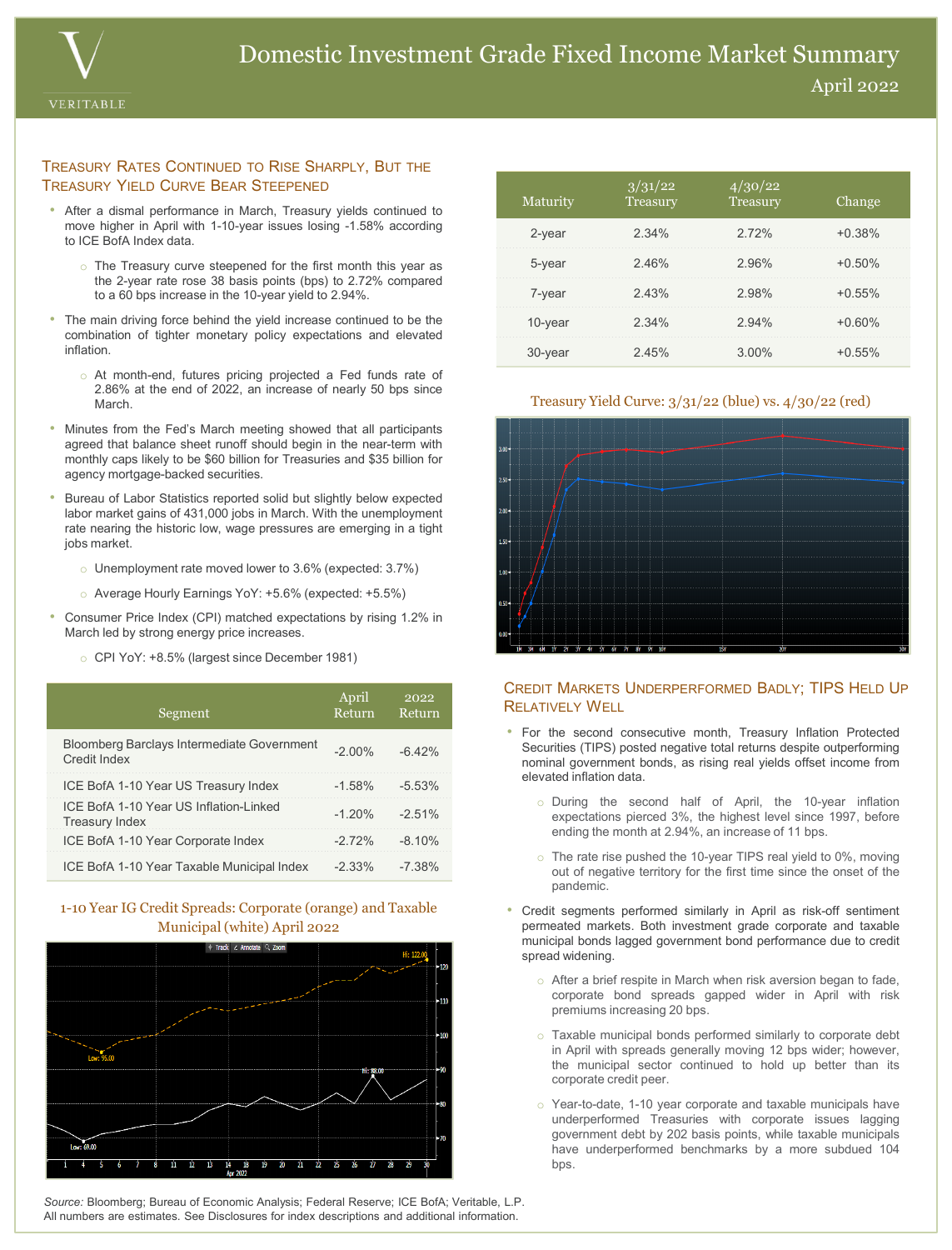## MUNICIPAL YIELDS CONTINUED TO RISE WITH TREASURY RATES, ADDED TO WORST START OF A YEAR SINCE 1980S

- In April, municipal rates resumed their climb higher along with 10-Year AAA Municipal-to-Treasury Yield Ratio: 2017-2022 Treasuries with a near-parallel 46-54 bps upward shift of the yield curve.
- Tax season selling pressure helped push short-term rates higher in April, as the 2-year AAA municipal yield rose 46 bps to 2.22% versus a 38 bp rise in the equivalent-maturing Treasury.
	- o The 5-year AAA tax-exempt yield ended the month at 2.45%, roughly 130 bps above the historical average over the past five years and the highest level since 2008 excluding the March 2020 pandemic induced rate volatility.
	- o At 83%, the 5-year AAA municipal-to-Treasury yield ratio is slightly above the historical average level of around 81% after ending 2021 at a paltry 47%.
	- o For the month, the 10-year AAA municipal yield increased 54 basis points to 2.72%, 110 bps above the 5-year historical average.
	- o The 10-year yield ratio was relatively unchanged at 93%, continuing to offer reasonable shock-absorption if benchmark Treasury rates continue to rise.
	- o The term premium between 2-year and 10-year AAA municipal rates rebounded from March lows, rising 8 basis points to 50 basis points, but remained expensive from a historical perspective.

| Maturity | 3/31/22<br>Muni | 4/30/22<br>Muni | Change | $%$ of<br>U.S. Govt<br>4/30/22 |
|----------|-----------------|-----------------|--------|--------------------------------|
| 2-Year   | 1 76%           | 222%            | 0.46%  | 81 62%                         |
| 5-Year   | 1.97%           | 245%            | 0.48%  | 82 77%                         |
| 7-Year   | 2.04%           | 2.57%           | 0.53%  | 86 24%                         |
| 10-Year  | 2.18%           | 272%            | 0.54%  | $92.52\%$                      |
| 15-Year  | 2.32%           | 284%            | 0.52%  | 98 61%                         |
| 20-Year  | 240%            | 2.92%           | 0.52%  | $90.97\%$                      |
| 30-Year  | 2.53%           | 3.05%           | 0.52%  | 101 67%                        |

- According to Refinitiv Lipper, weekly-reporting municipal bond fund outflows accelerated in April, totaling \$13.7 billion.
	- o High yield and long-term funds continued to hemorrhage assets, losing \$3.1 billion and \$8.4 billion, respectively.
	- o After 45 consecutive weeks of inflows, weekly municipal bond funds have experienced outflows in 14 of the last 15 weeks through the end of April.
	- o The average weekly outflow increased to \$3.3 billion, more than double the weekly average over the previous two months.
	- o The current outflow cycle could persist given the poor total return performance year-to-date coupled with ongoing uncertainty around the Fed and inflation.



- Longer-term municipals slightly outperformed Treasuries in April but remain out-of-favor with investors who generally prefer the safety of shorter-term maturities absent seasonal selling pressures.
- Municipal net supply turned positive in April with coupon and principal payments (\$22.5 billion) less than new issuance (\$27.4 billion) by \$4.9 billion, according to Bloomberg data.
	- o Municipal net supply is projected to remain positive in May before giving way to the summer reinvestment season with coupon and principal payments expected to exceed new issuance.
		- › This supportive technical environment over the summer generally acts as a tailwind for municipal outperformance, but the current rate volatility could limit the amount of redemption proceeds that are recycled back into taxexempts, potentially creating more supply-demand dislocations than would otherwise occur under normal circumstances.
- The municipal curve is at-risk of bear steepening led by a rise in longer-term rates if mutual fund outflows accelerate, potentially creating a unique buying opportunity for those willing to become the 'last resort' liquidity provider.
- With the municipal curve shifting higher due in part to hawkish Fed policy expectations, the ICE BofA 1-12 Year Municipal Securities Index generated a -1.73% total return in April, extending the worst start to a year since ICE has tracked the data (1989).